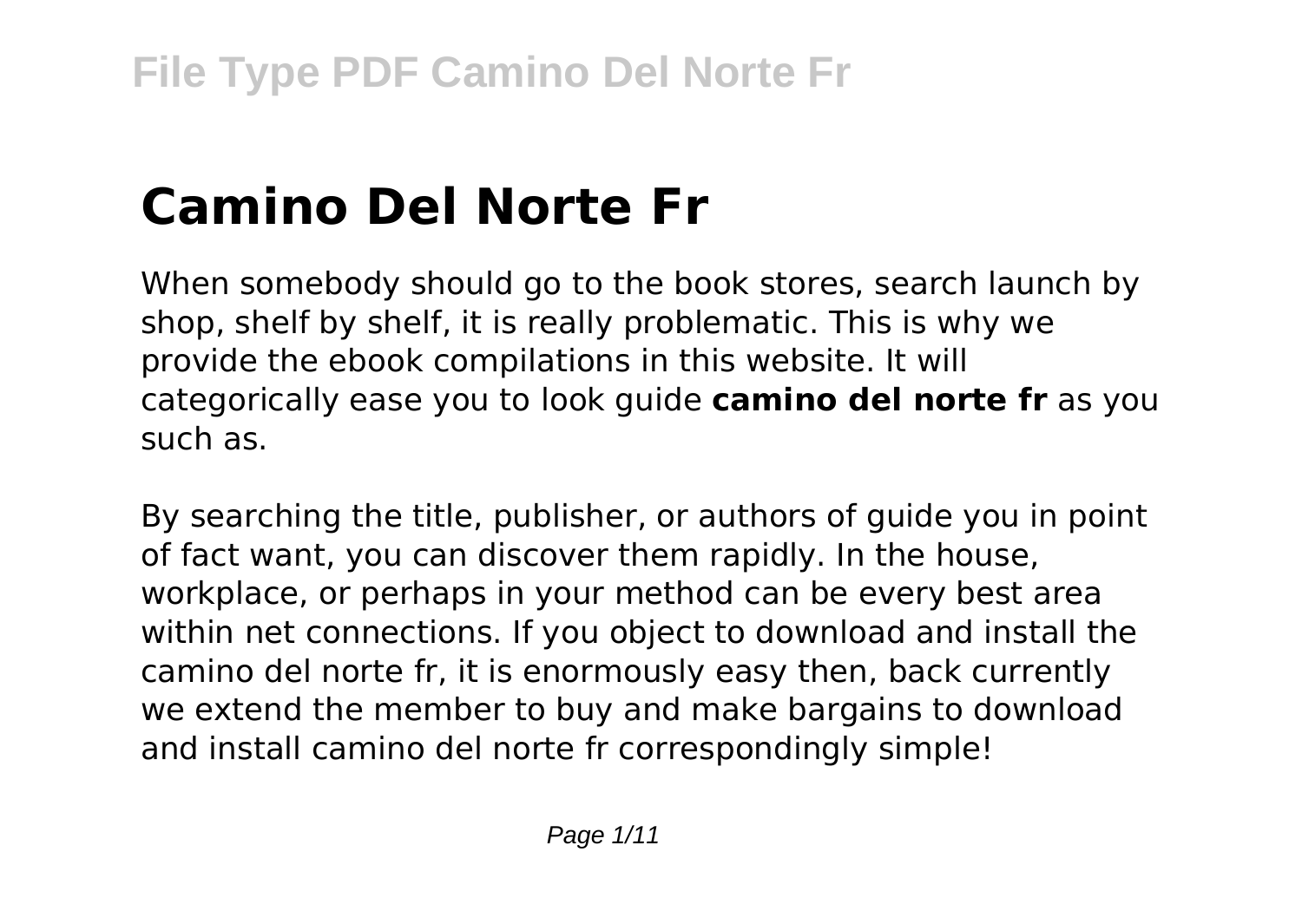While modern books are born digital, books old enough to be in the public domain may never have seen a computer. Google has been scanning books from public libraries and other sources for several years. That means you've got access to an entire library of classic literature that you can read on the computer or on a variety of mobile devices and eBook readers.

#### **Camino Del Norte Fr**

Le Camino del Norte (ou Chemin du Nord) 824 km / 34 jours à pied / 18 jours à vélo . Le Chemin du Nord longe la côte nord de l'Espagne.Le voyage commence à Saint-Sébastien, une ville que tout le monde devrait visiter au moins une fois dans la vie.Là, vous pourrez déguster la meilleure cuisine espagnole.En fait, l'un des points forts de cette route est la bonne gastronomie que vous ...

# **磊 Camino del Norte | Guide et Étapes | A Santiago Voy** Page 2/11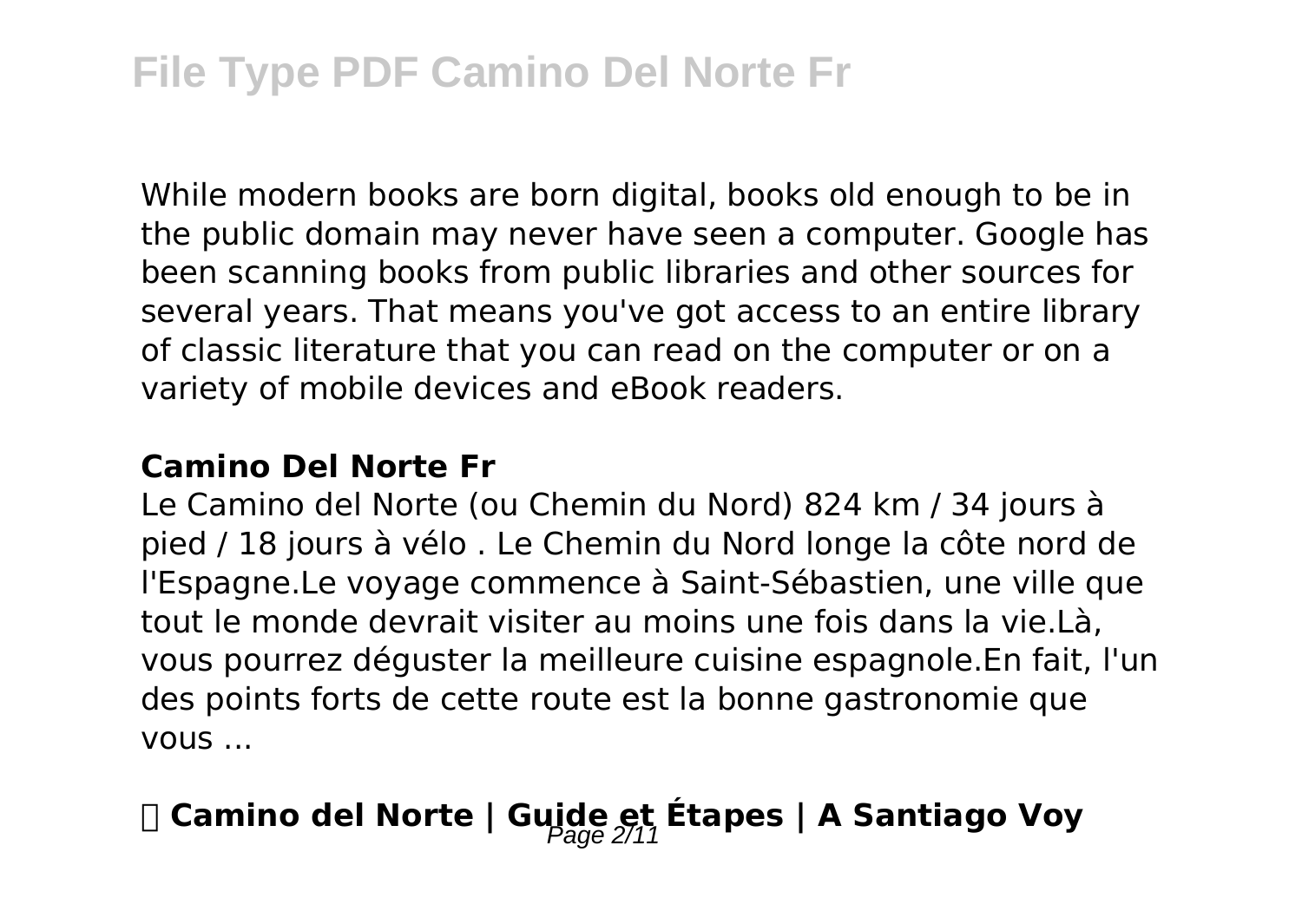# **File Type PDF Camino Del Norte Fr**

The Camino del Norte, also known as "Camino de la Costa" or "Camino de Santiago del Norte" is one of the oldest routes. It crosses the Iberian Peninsula from east to west, bordering, in a winding way, the entire Cantabrian coastline. From Irún to Santiago de Compostela, the north route covers 824 kilometres.

#### **The Camino del Norte. Routes, Stages & Maps | [Official ...**

Liaison vers le Camino del Norte France > Nouvelle-Aquitaine > Saint-Jean-Pied-de-Port Distance : 73,7 Km - Dénivelé positif : 1 380 m - Altitude maximum : 352 m - Coordonnées : 43.16191 -1.79830 43.36482 -1.23831

#### **Trace GPS Camino del Norte, itinéraire, parcours**

Le guide Lepère du Camino del Norte propose de parcourir ce chemin de Bayonne à Compostelle en 39 étapes (et 3 étapes supplémentaires de Saint-Jacques-de-Compostelle à Fisterra). La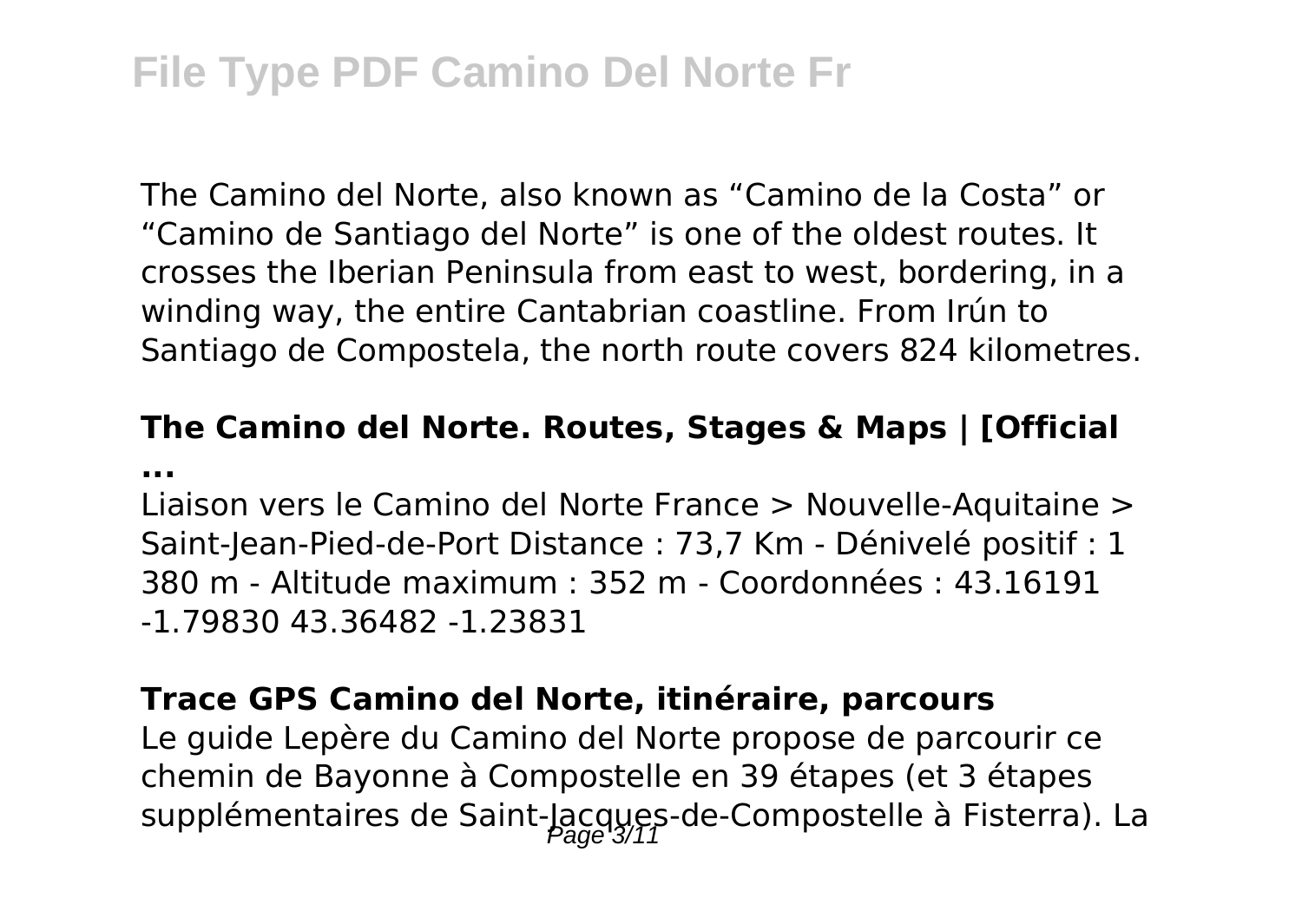distance du Camino del Norte est d'environ 880 km. Carte de l'itinéraire.

#### **Les étapes du Camino del Norte | Les guides LEPÈRE**

Le Camino del Norte, ou Chemin Côtier, est appelé ainsi parce qu'il longe la côte Atlantique du nord de l'Espagne. Il était fréquenté par les pèlerins débarquant par voie maritime dans les ports basques et de Cantabrique. On note une fréquentation de cet itinéraire plus tardive que celle du Camino Francés.

#### **Le Camino del Norte | ACIR Compostelle**

Sous le nom de Camino del Norte, on désigne en fait 2 chemins : - le Camino del Norte proprement dit, ou Camino de la Costa : de Irun à Santiago par San Sebastian, Bilbao, Santander, Gijon, Ribadeo.

# Camino del Norte (ou de la Costa) - Xacobeo.fr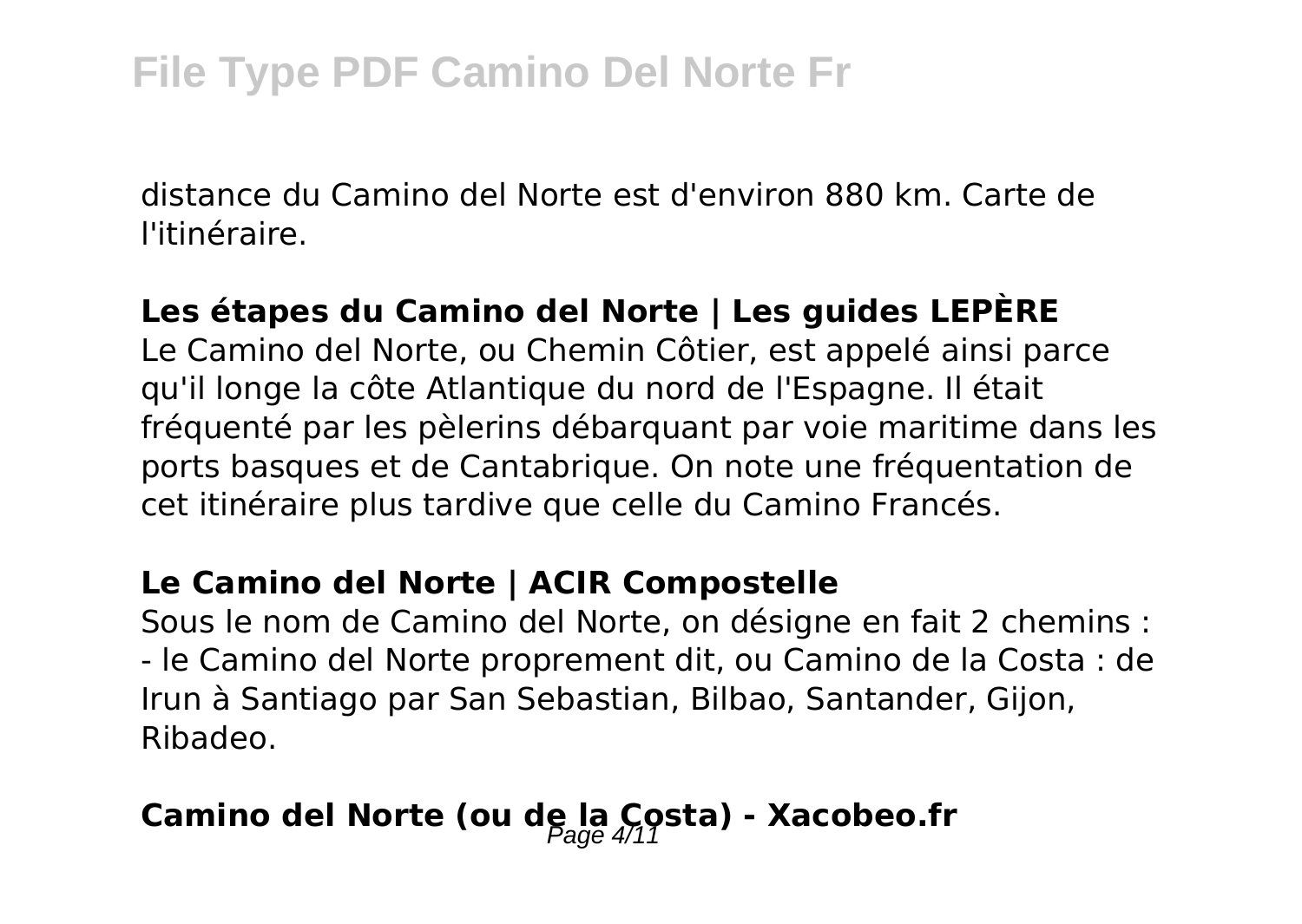# **File Type PDF Camino Del Norte Fr**

Cliquer sur la carte pour agrandir et sur : pour revenir au blog Le chemin du Nord comporte deux options : - La 1ère : emprunte une partie du Camino del Norte puis devie à Sebrayo pour emprunter le "Camino Primitivo"et rejoindre le "Camino Frances" par Oviedo et Lugo. - la 2ème continue le long de la côte jusqu'à Ribadeo et rejoint le "Camino Frances" par Villalba. Dès la préparation ...

#### **Camino del Norte » Tableau des étapes**

Liaison vers le Camino del Norte France > Nouvelle-Aquitaine > Saint-Jean-Pied-de-Port Distance : 73,7 Km - Dénivelé positif : 1 380 m - Altitude maximum : 352 m - Coordonnées : 43.16191 -1.79830 43.36482 -1.23831

### **Trace GPS Camino del Norte - Compostelle, itinéraire, parcours**

Der Camino del Norte (kurz: Küstenweg) ist der nordspanische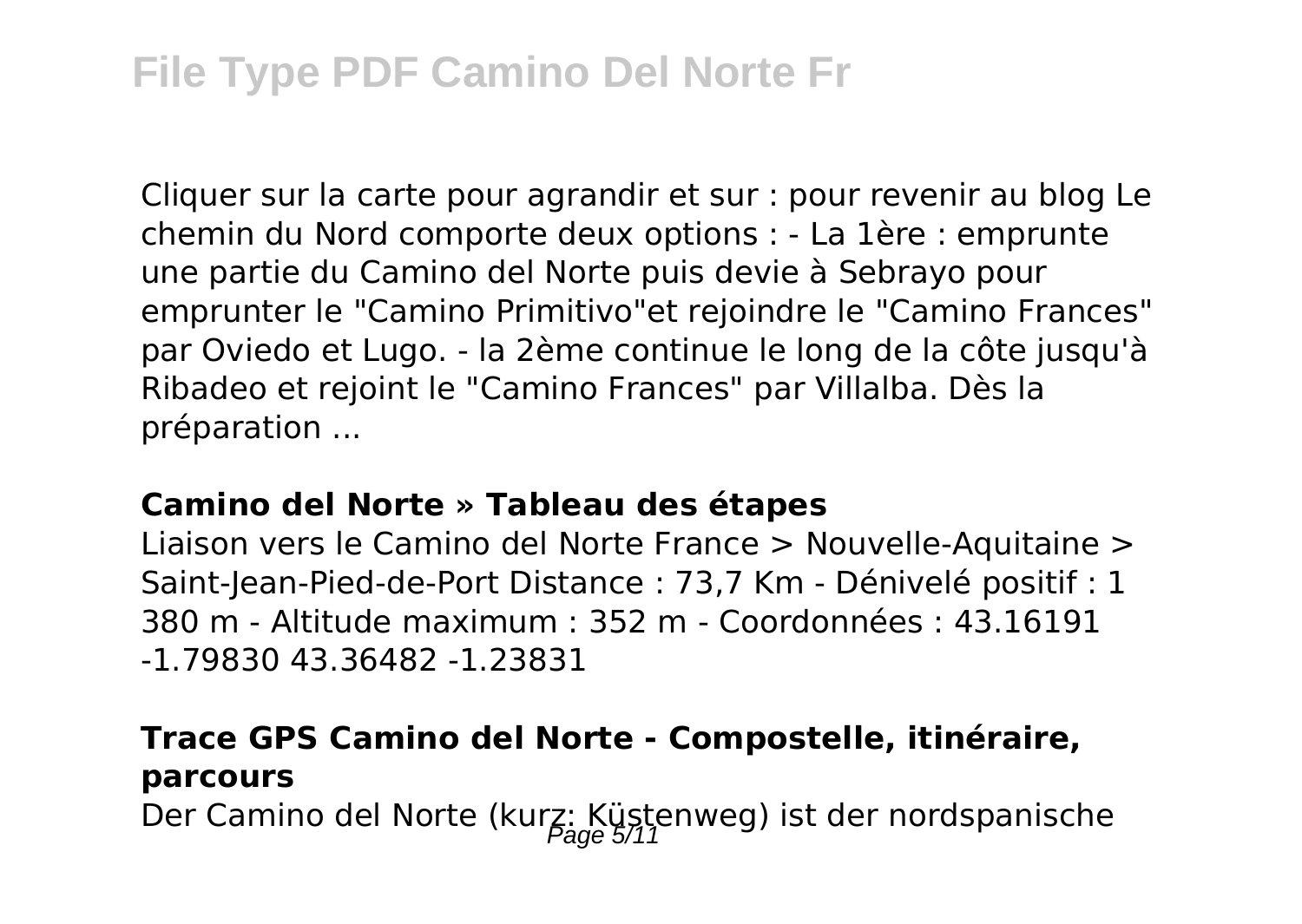Jakobsweg mit einer Länge von 835 Kilometern. In diesem Artikel zeige ich dir eine Übersicht über alle Etappen.. Zusätzlich zu der Etappen-Liste auf dieser Seite empfehle ich dir meinen Porträt-Artikel zum Küstenweg Camino del Norte mit vielen Fotos, einem Video und Infos über Sprache, Pilgerführer und was noch alles wichtig ...

#### **Etappenübersicht Küstenweg (Camino del Norte)**

The Camino del Norte is an 865 km route across Spain. It crosses four regions: the Basque Country, Cantabria, Asturias, and Galicia. The scenery on the Camino is fantastic; unspoiled sandy beaches, rugged cliffs, emerald meadows, the Atlantic ocean, beautiful historical cities and towns, and lush green forests.

#### **The Camino del Norte walking stages - the detailed ...** Guide Lepère du Camino del Norte, chemin de Compostelle en

Espagne le long de l Océan atlantique, de Bayonne ou Irun à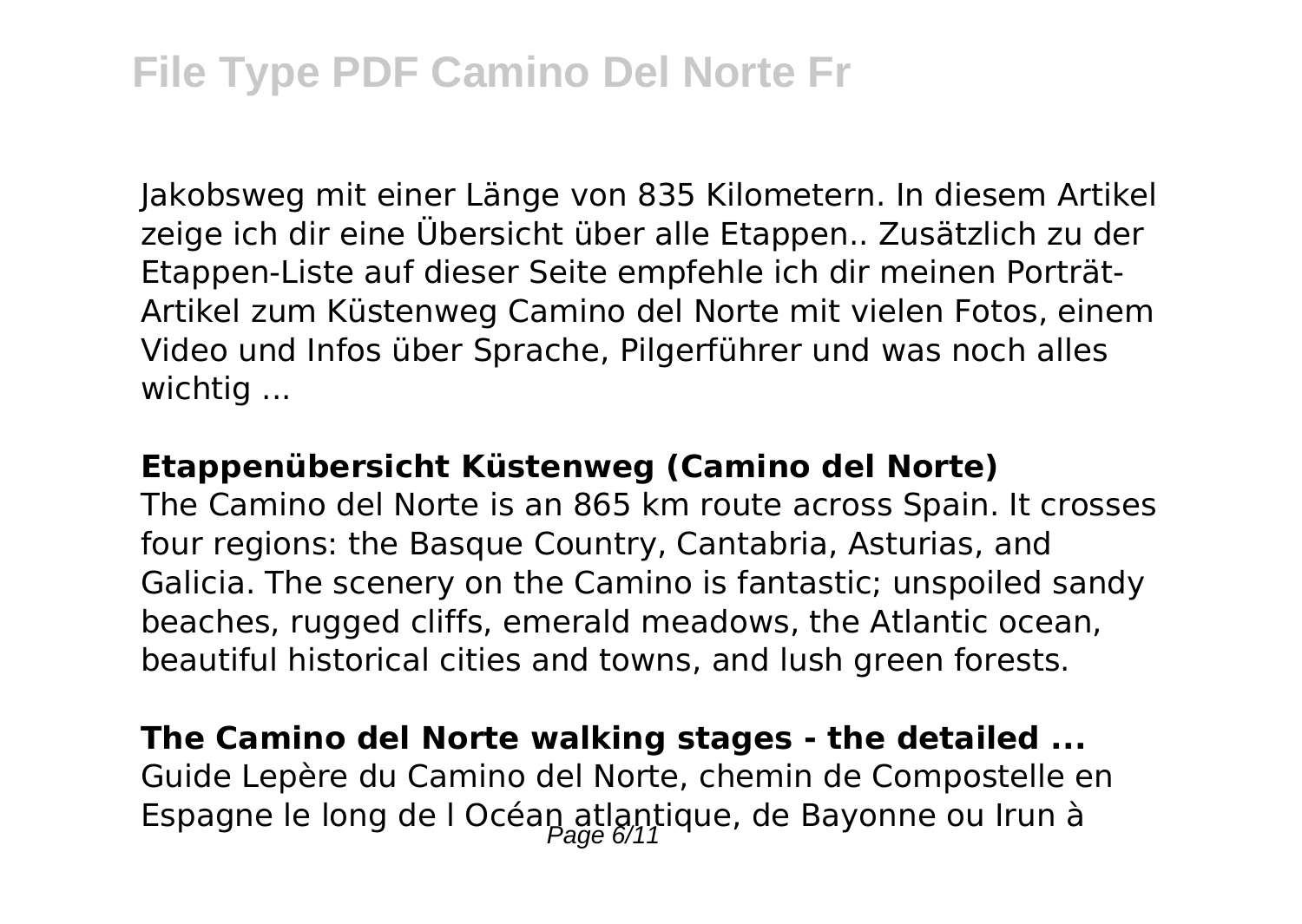Santiago et Fisterra. Infos, itinéraire, cartes, hébergements (mise à jour gratuite), culture...

# **Camino del Norte | Les guides LEPÈRE**

this camino del norte fr will give you more than people admire. It will Page 3/5. Acces PDF Camino Del Norte Fr guide to know more than the people staring at you. Even now, there are many sources to learning, reading a autograph album still becomes the first out of the ordinary as a great way. Why

### **Camino Del Norte Fr**

El Camino del Norte recorre la costa cantábrica desde Irún hasta Ribadeo, a la entrada de Galicia, donde el itinerario vira al suroeste en dirección a Compostela. En buena parte transcurre por zonas turísticas, y combina tramos altamente urbanizados con otros de gran belleza natural.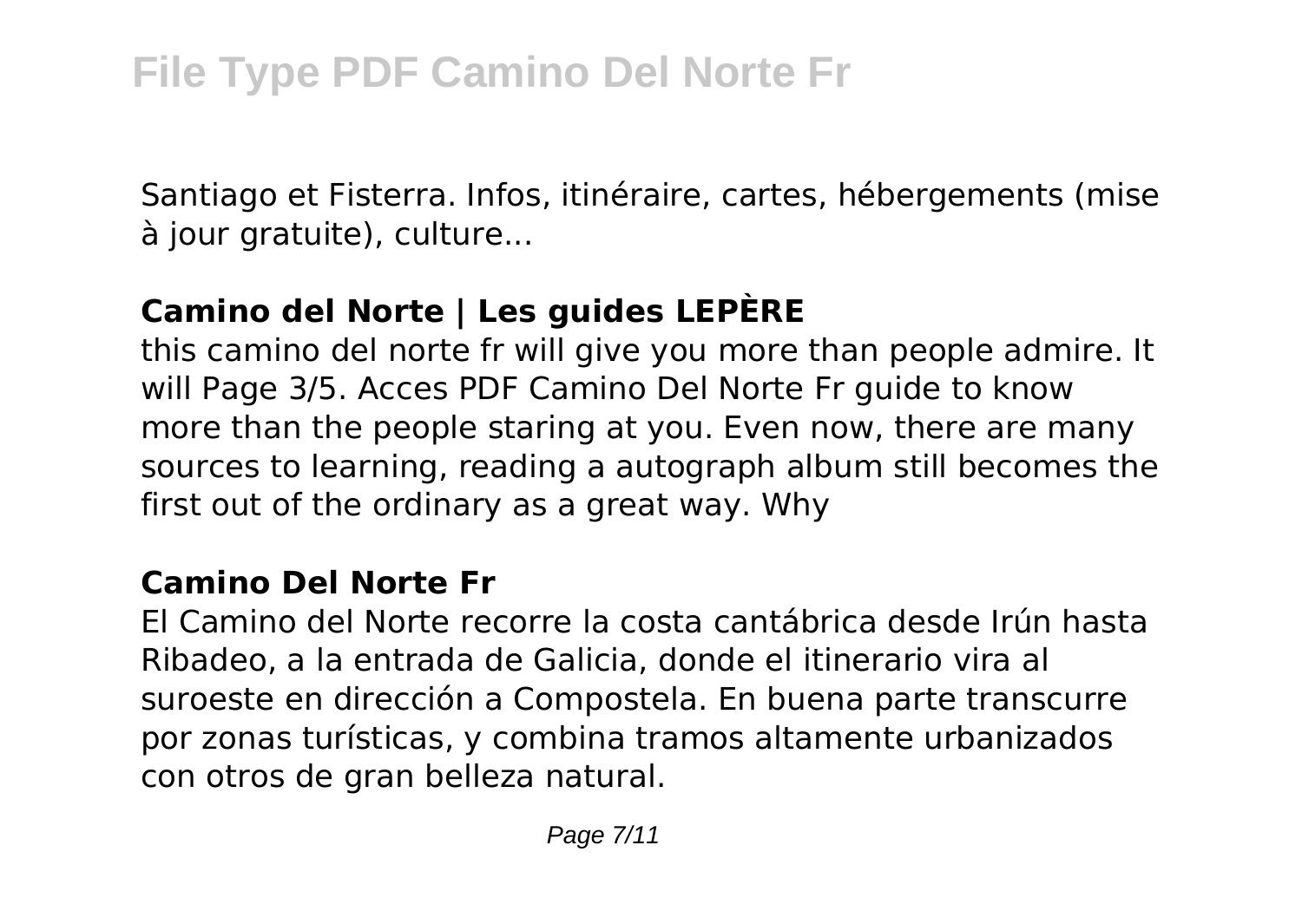### **Camino del Norte | Gronze.com**

El Camino del Norte - Le nord de l'Espagne à vélo . Ce guide pratique et compact édité par Petirrojo présente "El Camino del Norte" un itinéraire longeant la côte nord espagnole au départ d'Irun à la frontière française jusqu'à Saint-Jacques-de-Compostelle.Des montagnes du "Camino Primitivo" jusqu'aux paysages côtiers du "Camino de la Costa" vous pédalerez durant 872 kilomètres ...

# **El Camino del Norte | Cartovelo.fr**

The Camino del Norte is one of the oldest caminos, reaching its zenith in the 9th and 10th centuries as the Muslim conquest of the Iberian Peninsula gained ground northward. The far north of Spain remained under Christian control, and the kingdom of Asturias remained one of the last bastions of control with its capital in Oviedo.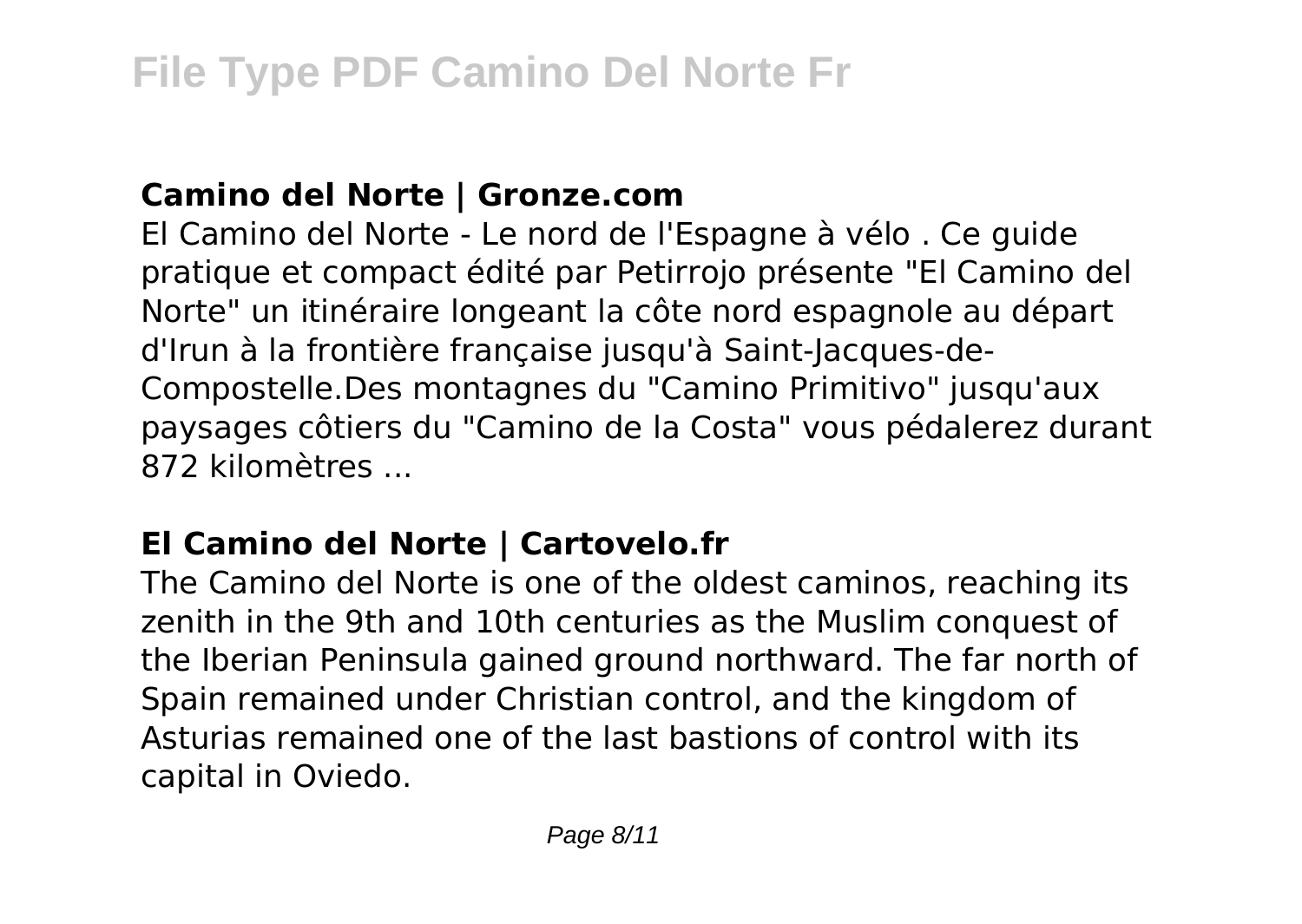# **Camino del Norte – Camino Guidebooks – Village to Village ...**

The Camino del Norte or Northern Way is the Camino route taking pilgrims along the wonderful Northern coast of 'Green Spain' from the Basque Country, across Cantabria, Asturias and on to Santiago de Compostela, in Galicia.Along this coastal Camino, you will discover fascinating cities and fishing villages, swim in beautiful sandy beaches and taste delicious seafood.

**Northern Way- Camino de Santiago - CaminoWays.com** Camino del Norte. De Irún a Santiago de Compostela. 35 etapas. 820 kilómetros. Enlaza las dos últimas etapas con el Camino Francés. El Camino de Santiago del Norte es una de las Rutas históricas utilizadas por los peregrinos europeos para llegar a Compostela.Este itinerario cruza todo el norte de España, siguiendo la cornisa cantábrica desde Francia hasta Galicia.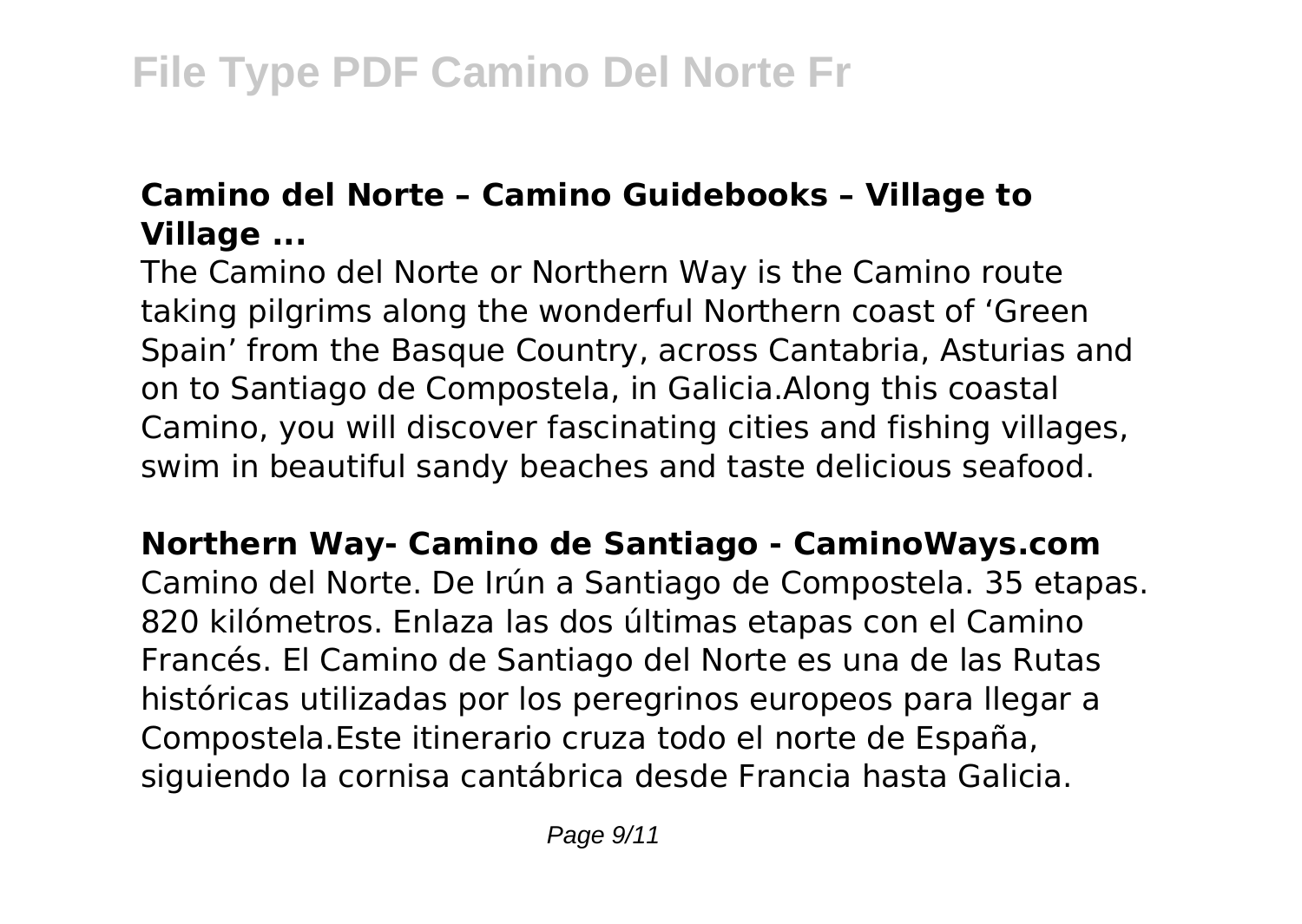## **Camino del Norte | Camino de Santiago | Etapas desde Irún ...**

The Camino del Norte or the Northern Way is a route along the Northern coast of Spain, hence its name. It starts in the town of Irun, near the French border and follows the Atlantic coast through the Basque country, Cantabria, Asturias and Galicia. Self-Guided Tours.

### **Camino del Norte (Northern Way) – Camino de Santiago**

Camino del Norte. Esta vía es tan antigua como el Camino Francés, los reyes europeos de la Edad Media se inclinaban por ella para llegar a Santiago. Conforme avanzó la Reconquista y los terrenos del sur recuperaron la paz, el Camino del Norte cedió poco a poco protagonismo.